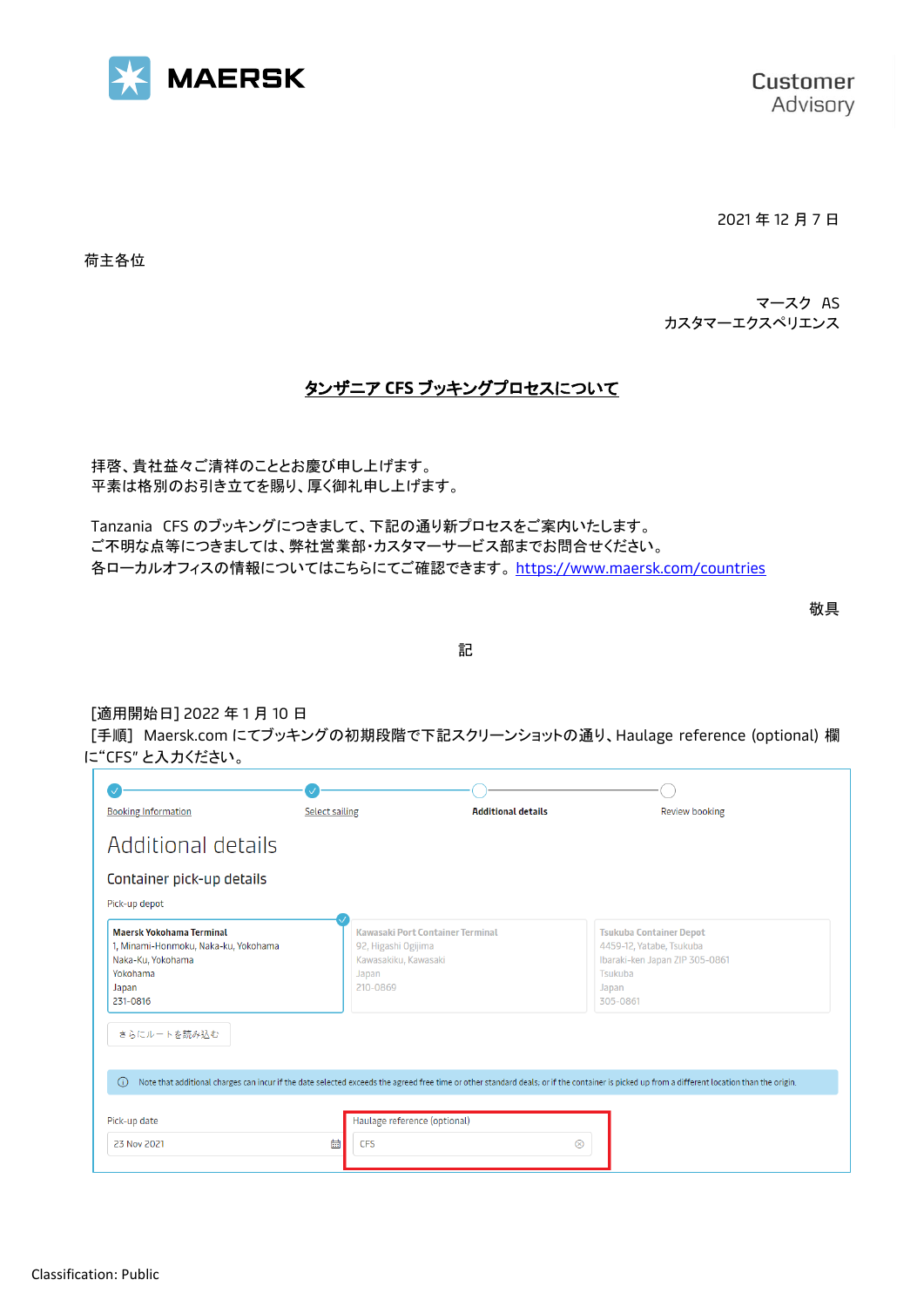

## 入力できない場合は、以下の手順にてブッキングを訂正できます。

### 1) Shipment Binder から訂正したいブッキング番号を選択してください。

| <b>Shipment Binder</b>                                  |                                                       | Yokohama, 14, JP                                                                              | Dar es Salaam, TZ                                                     | 1 x 40ft High Cube                                          |
|---------------------------------------------------------|-------------------------------------------------------|-----------------------------------------------------------------------------------------------|-----------------------------------------------------------------------|-------------------------------------------------------------|
| 全般<br>ドキュメント                                            |                                                       | コンテナステータス<br>運賃情報<br>変更履歴                                                                     | additional services                                                   |                                                             |
|                                                         | Place of receipt<br>Yokohama<br>on 11 Dec 2021, 03:00 | Port of loading<br>● Yokohama, 14, JP<br>Departing 11 Dec 2021, 03:00<br>Transit time 51 Days | Port of discharge<br>Dar es Salaam, TZ<br>Arriving 30 Jan 2022, 21:30 | Place of delivery<br>Dar es Salaam<br>on 30 Jan 2022, 21:30 |
| 図 ルート・スケジュールの詳細表示                                       |                                                       |                                                                                               |                                                                       | 表示スケジュールは予定日時です。予告なく変更となる場合がございますので、予めご了承ください。              |
| Shipment no.                                            |                                                       |                                                                                               | <b>Booking actions</b>                                                |                                                             |
| <b>Booking Date</b>                                     | 16 Nov 2021 16:28 (local time)                        |                                                                                               |                                                                       | DUPLICATE(ブッキング複製)                                          |
| Contract ID                                             | 297740501                                             |                                                                                               |                                                                       | ブッキング訂正                                                     |
| Price Calculation Date(運                                | 11 Dec 2021                                           |                                                                                               |                                                                       |                                                             |
| Cargo loaded on board                                   | awaiting data                                         |                                                                                               |                                                                       | ブッキングキャンセル                                                  |
| <b>Product Type</b>                                     | CY サービス - CY サービス                                     |                                                                                               | <b>Other actions</b>                                                  |                                                             |
|                                                         |                                                       |                                                                                               |                                                                       | <b>B/L RELEASE</b>                                          |
| Service Mode                                            |                                                       |                                                                                               |                                                                       |                                                             |
| Haulage, Export Release<br><b>SSIB Reference Number</b> |                                                       | 90ebb7c4-bbe5-4e02-ac86-9c60547d9ff7                                                          |                                                                       |                                                             |

## 3) Booking amendment を選択後下記スクリーンショットのとおり、詳細ページにあります Haualge reference (Optional)に CFS と入力ください。 4) こちらのブッキングを submit してください。

| Amendment request for booking number                                                                                   |                              |                                                                                                                                                                                               |                       |
|------------------------------------------------------------------------------------------------------------------------|------------------------------|-----------------------------------------------------------------------------------------------------------------------------------------------------------------------------------------------|-----------------------|
|                                                                                                                        |                              |                                                                                                                                                                                               |                       |
| <b>Booking Information</b>                                                                                             | <b>Select sailing</b>        | <b>Additional details</b>                                                                                                                                                                     | <b>Review booking</b> |
| Additional details                                                                                                     |                              |                                                                                                                                                                                               |                       |
| Container pick-up details                                                                                              |                              |                                                                                                                                                                                               |                       |
| Pick-up depot                                                                                                          |                              |                                                                                                                                                                                               |                       |
| Maersk Yokohama Terminal<br>1, Minami-Honmoku, Naka-ku, Yokohama<br>Naka-Ku, Yokohama<br>Yokohama<br>Japan<br>231-0816 |                              |                                                                                                                                                                                               |                       |
| $\odot$                                                                                                                |                              | Note that additional charges can incur if the date selected exceeds the agreed free time or other standard deals; or if the container is picked up from a different location than the origin. |                       |
| Pick-up date                                                                                                           | Haulage reference (optional) |                                                                                                                                                                                               |                       |
| 23 Nov 2021                                                                                                            | 曲<br><b>CFS</b>              | ⊗                                                                                                                                                                                             |                       |
|                                                                                                                        |                              |                                                                                                                                                                                               |                       |

2022 年 1 月 10 日以降、メールでの CFS のブッキング、もしくは第一船出港後に CFS へのプロダクト変更をご依頼さ れる場合は Transport Document Amendment Fee – Export 2000 円 + 税をご請求させていただきます。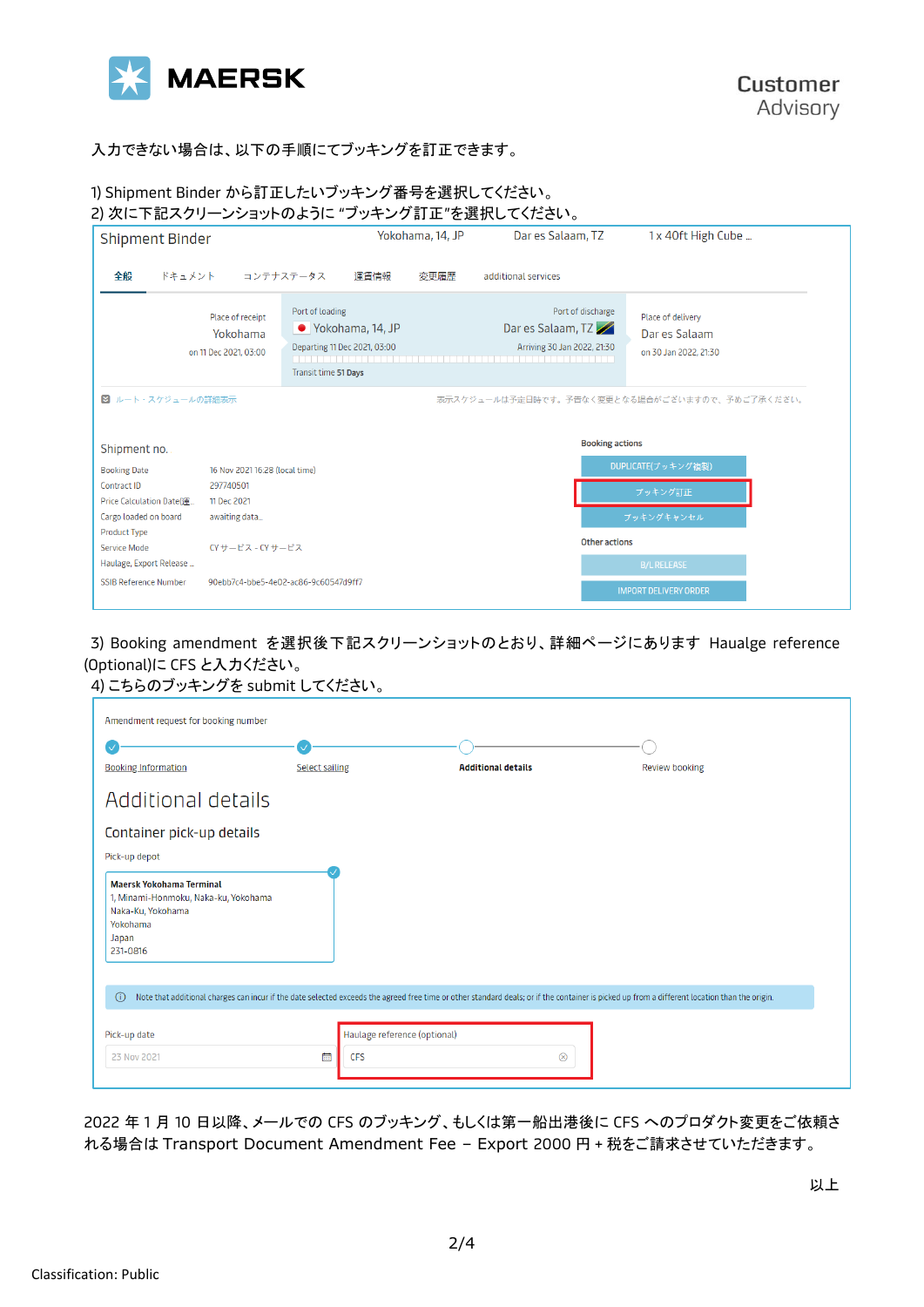

2021-12-07

### **Tanzania CFS booking process guidance**

Dear Customer,

Here we share that a new booking process of Tanzania CFS booking that effective date is 10<sup>th</sup>, January 2022.

At initial booking stage through Maersk.com, please input "CFS" at Haulage reference (optional) field as you see below screen shot.

| <b>Booking Information</b>                                                                                                    | <b>Select sailing</b>                                            | <b>Additional details</b>        | Review booking                                                                                                                                                                                |
|-------------------------------------------------------------------------------------------------------------------------------|------------------------------------------------------------------|----------------------------------|-----------------------------------------------------------------------------------------------------------------------------------------------------------------------------------------------|
| Additional details                                                                                                            |                                                                  |                                  |                                                                                                                                                                                               |
| Container pick-up details<br>Pick-up depot                                                                                    |                                                                  |                                  |                                                                                                                                                                                               |
| <b>Maersk Yokohama Terminal</b><br>1, Minami-Honmoku, Naka-ku, Yokohama<br>Naka-Ku, Yokohama<br>Yokohama<br>Japan<br>231-0816 | 92, Higashi Ogijima<br>Kawasakiku, Kawasaki<br>Japan<br>210-0869 | Kawasaki Port Container Terminal | <b>Tsukuba Container Depot</b><br>4459-12, Yatabe, Tsukuba<br>Ibaraki-ken Japan ZIP 305-0861<br>Tsukuba<br>Japan<br>305-0861                                                                  |
| さらにルートを読み込む                                                                                                                   |                                                                  |                                  |                                                                                                                                                                                               |
| (i)                                                                                                                           |                                                                  |                                  | Note that additional charges can incur if the date selected exceeds the agreed free time or other standard deals; or if the container is picked up from a different location than the origin. |
| Pick-up date                                                                                                                  | Haulage reference (optional)                                     |                                  |                                                                                                                                                                                               |
| 23 Nov 2021                                                                                                                   | 曲<br><b>CFS</b>                                                  |                                  | $\circledR$                                                                                                                                                                                   |

If you may not input CFS information at initial booking stage, you could amend your booking as below steps.

- (1) From Shipment Binder, select your booking number what you want to amendment.
- (2) Select "Booking amendment" as below screenshot.